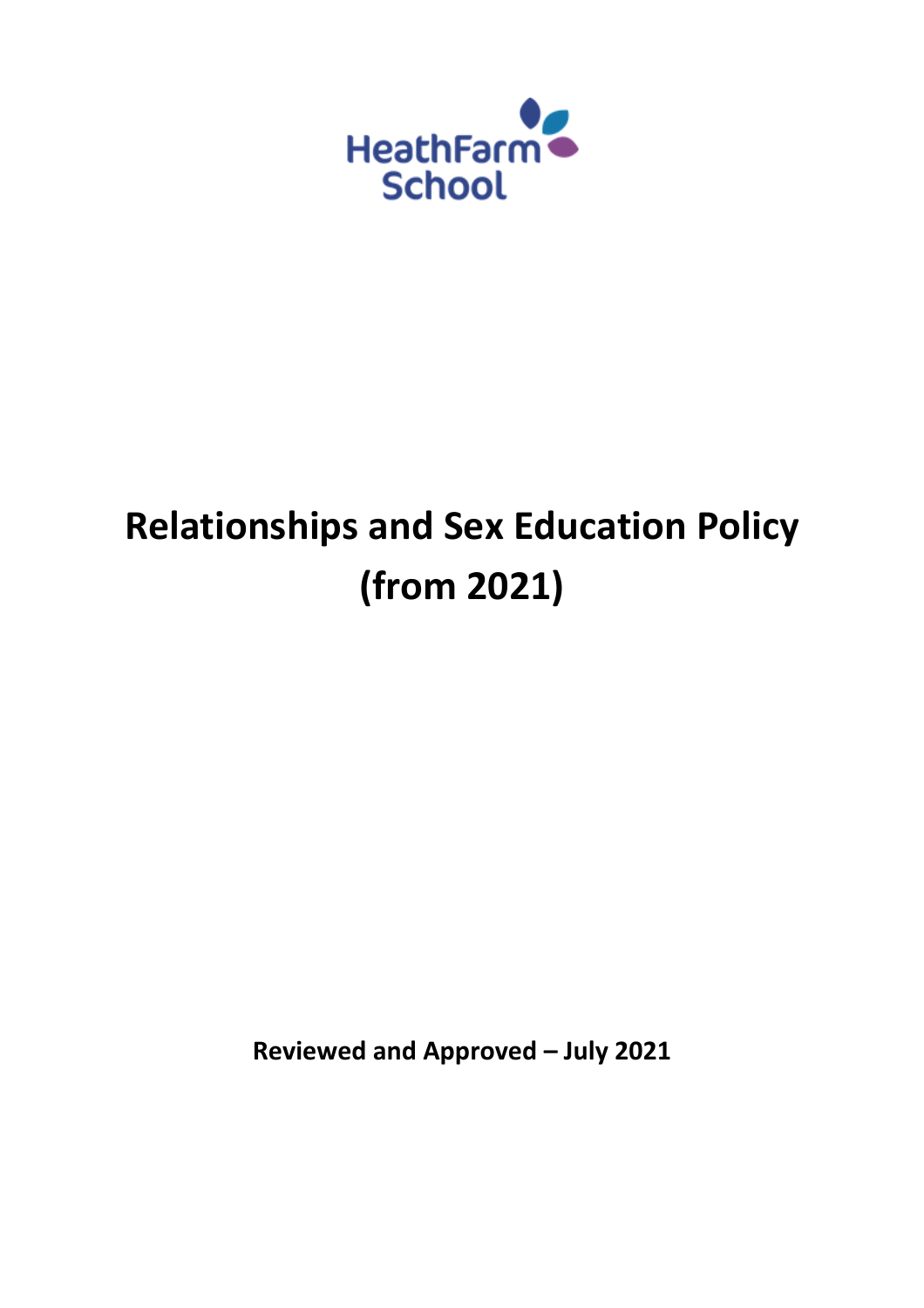#### **Contents**

## <span id="page-1-0"></span>**1. Aims**

The aims of relationships and sex education (RSE) at our school are to:

- Provide a framework in which sensitive discussions can take place
- Prepare students for puberty, and give them an understanding of sexual development and the importance of health and hygiene
- Help students develop feelings of self-respect, confidence and empathy
- Create a positive culture around issues of sexuality and relationships
- Teach students the correct vocabulary to describe themselves and their bodies

#### **How will the curriculum be matched to my young person's needs?**

The HFS curriculum is based on the vision statement of 'A place of love, commitment and opportunity'.



#### *Heath Farm Curriculum Model*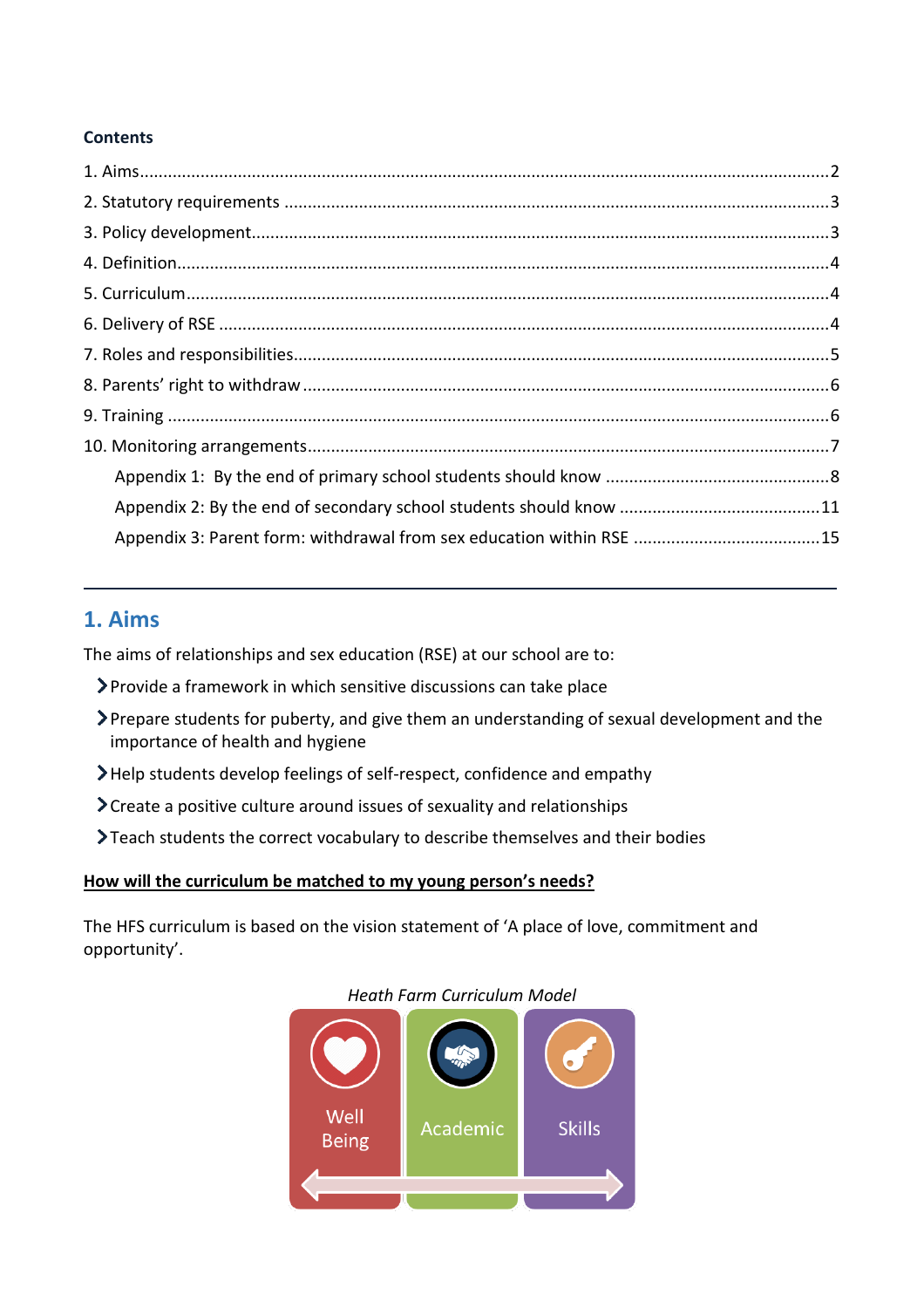**'Love'** represents the unconditional love that is provided through the well-being support provided to all students resulting in them being able to overcome and manage their differing needs.

'**Commitment'** represents the commitment to providing our students with a purposeful and engaging academic curriculum resulting in them gaining relevant accreditation so that they leave with a world of opportunity at their feet.

'**Opportunity'** represents the life skills that we will develop in the students resulting in them leaving school fully prepared for adulthood and their working life.

It is key that each of these are of equal importance and in fact all support each other equally:

- 1. Develop a child's well-being and you improve their chances of achieving academically. They will also develop the confidence to tackle and understand those key life skills for success.
- 2. Prove to a child that they can be successful academically and you will do wonders for their well-being. They will also be better able to reflect on and develop those key life skills
- 3. Give children the skills to be successful in life and again their well-being will rise significantly. They will also grow in confidence within their academic subjects and value and appreciate the importance of academia more readily

Provision of a rich, inclusive, holistic learning environment where every learner is empowered to progress and achieve at the highest level, is fundamental to the philosophy at Heath Farm School.

## <span id="page-2-0"></span>**2. Statutory requirements**

As an all through school must provide relationships education to all students as per section 34 of the [Children and Social work act 2017.](http://www.legislation.gov.uk/ukpga/2017/16/section/34/enacted)

However, we are not required to provide sex education for primary aged students, but we do need to teach the elements of sex education contained in the science curriculum.

In teaching RSE, we must have regard to [guidance](https://www.gov.uk/government/consultations/relationships-and-sex-education-and-health-education) issued by the secretary of state as outlined in section 403 of the [Education Act 1996.](http://www.legislation.gov.uk/ukpga/1996/56/contents) At Heath Farm School we teach RSE as set out in this policy.

We also have regard to Keeping Children Safe In Education 2020 (updated 2021), The Equalities Act 2010 and the Public Sector Equality Duty. Additionally we need to regard Working Together to Safeguard children 2019, last updated September 2020

## <span id="page-2-1"></span>**3. Policy development**

This policy has been developed in consultation with staff, students and parents. The consultation and policy development process involved the following steps:

1. Review – Deputy Headteachers for both Wellbeing and Quality of Education pulled together all relevant information including relevant national and local guidance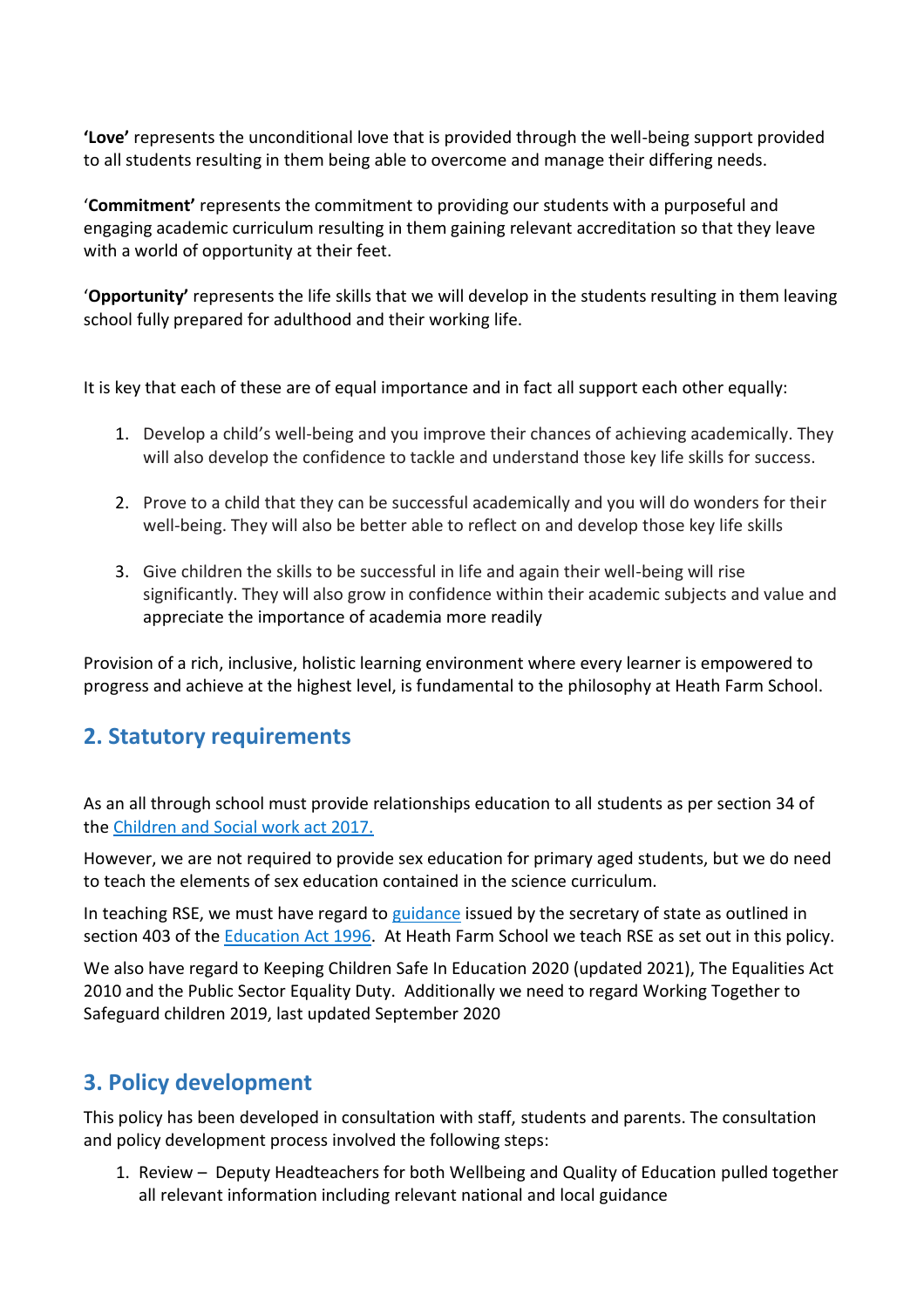- 2. Staff consultation all school staff were given the opportunity to look at the policy and make recommendations
- 3. Parent/stakeholder consultation parents and any interested parties were invited to respond to the policy
- 4. Student consultation we investigated what exactly students want from their RSE through the Student Council
- 5. Ratification once amendments were made, the policy was shared with governors and ratified

## <span id="page-3-0"></span>**4. Definition**

RSE is about the emotional, social and cultural development of students, and involves learning about relationships, sexual health, sexuality, healthy lifestyles, diversity and personal identity.

RSE involves a combination of sharing information, and exploring issues and values.

RSE is not about the promotion of sexual activity. RSE is not about the promotion of any ideologies or belief systems.

## <span id="page-3-1"></span>**5. Curriculum**

Our curriculum is set out as per Appendix 1 and 2 and will support what students need to know at the end of primary and secondary phases as outlined by the DFE, however we may need to adapt it as and when necessary.

We have developed the curriculum in consultation with parents, students and staff, taking into account the age, needs and feelings of students. If students ask questions outside the scope of this policy, teachers will respond in an appropriate manner so they are fully informed and don't seek answers online.

Primary sex education will focus on:

- Preparing boys and girls for the changes that adolescence brings
- How a baby is conceived and born

For more information about our curriculum, see our curriculum map in Appendix 1.

## <span id="page-3-2"></span>**6. Delivery of RSE**

RSE is taught within the Spiritual, Moral, Social and Cultural lessons from upper KS2 onward, these sessions incorporate the PSHE curriculum (please additionally refer to HFS peer on peer abuse policy). Biological aspects of RSE are taught within the science curriculum at a primary level. From Upper KS2 onwards there are discrete timetabled lessons so all appropriate classes have access to three half termly blocks of approx. 6 lessons each term, resulting in each student having access to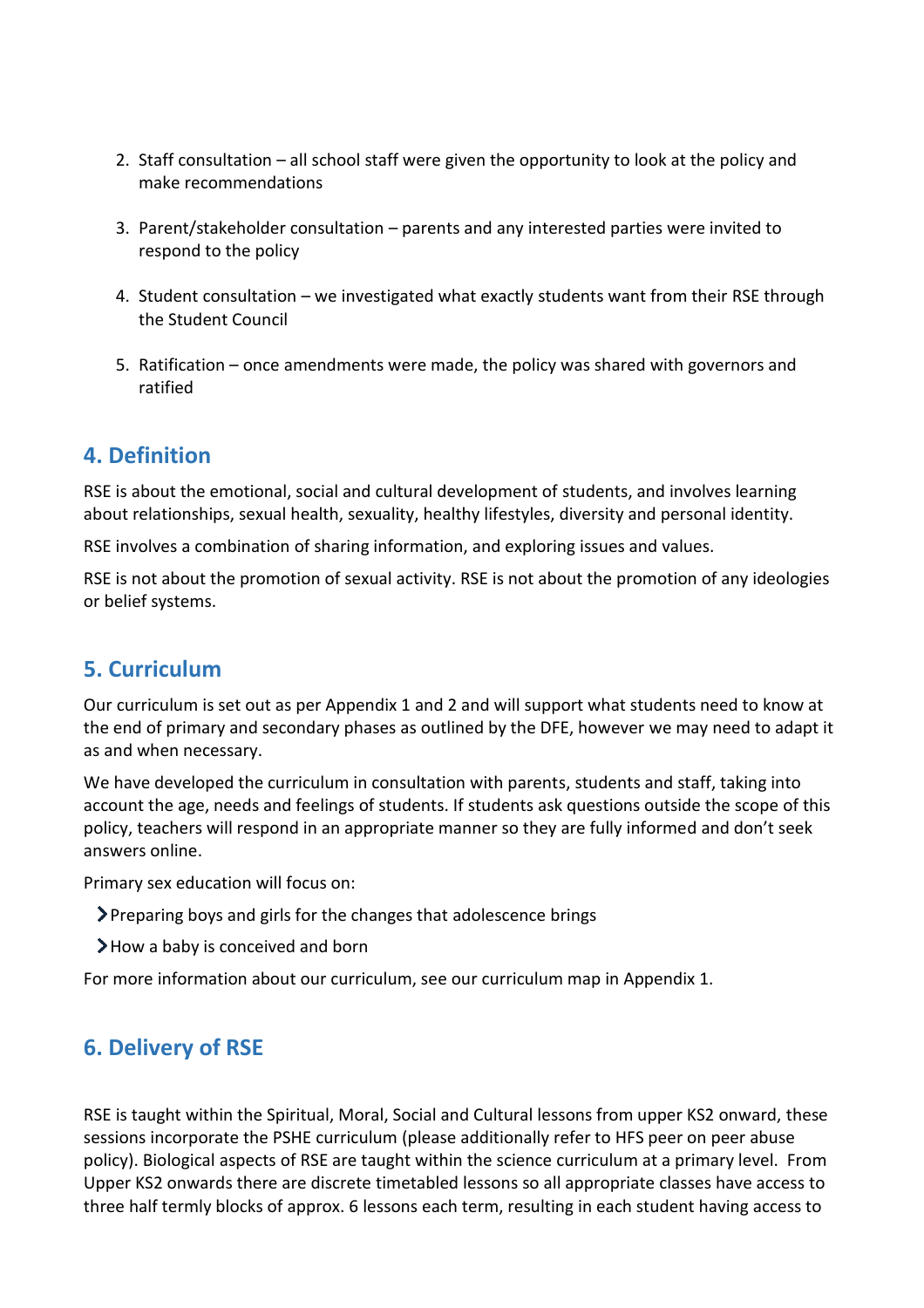approximately 18 x 45 minute sessions over the course of the academic year. This is supported by the PSHE Association Thematic Model Schedules delivered within the SMSC curriculum.

External providers and any resources are fully vetted for compliance with the Equalities Act 2010 and the DFE guidance 2020 relating to RSE and over seen by the Headteacher.

All primary aged students' relationships education focuses on teaching the fundamental building blocks and characteristics of positive relationships including:

- Families and people who care for me
- Caring friendships
- Respectful relationships
- > Online relationships
- >Being safe

For more information about our RSE curriculum, see Appendices 1 and 2.

Secondary aged students' RSE focuses on giving young people the information they need to help them develop healthy, nurturing relationships of all kinds including:

- Families
- Respectful relationships, including friendships
- > Online and media
- >Being safe
- $\blacktriangleright$  Intimate and sexual relationships, including sexual health

For more information about our RSE curriculum, see Appendices 1 and 2.

These areas of learning are taught within the context of family life taking care to ensure that there is no stigmatisation of children based on their home circumstances (families can include single parent families, LGBT parents, families headed by grandparents, adoptive parents, foster parents/carers amongst other structures) along with reflecting sensitively that some children may have a different structure of support around them (for example: looked after children or young carers).

## <span id="page-4-0"></span>**7. Roles and responsibilities**

#### **7.1 The governing board**

The governing board will approve the RSE policy, and hold the headteacher to account for its implementation.

The governing board will hold the headteacher to account for the implementation of this policy.

The governing board has delegated the approval of this policy to headteacher

#### **7.2 The headteacher**

The headteacher is responsible for ensuring that RSE is taught consistently across the school, and for managing requests to withdraw students from [non-statutory/non-science] components of RSE (see section 8).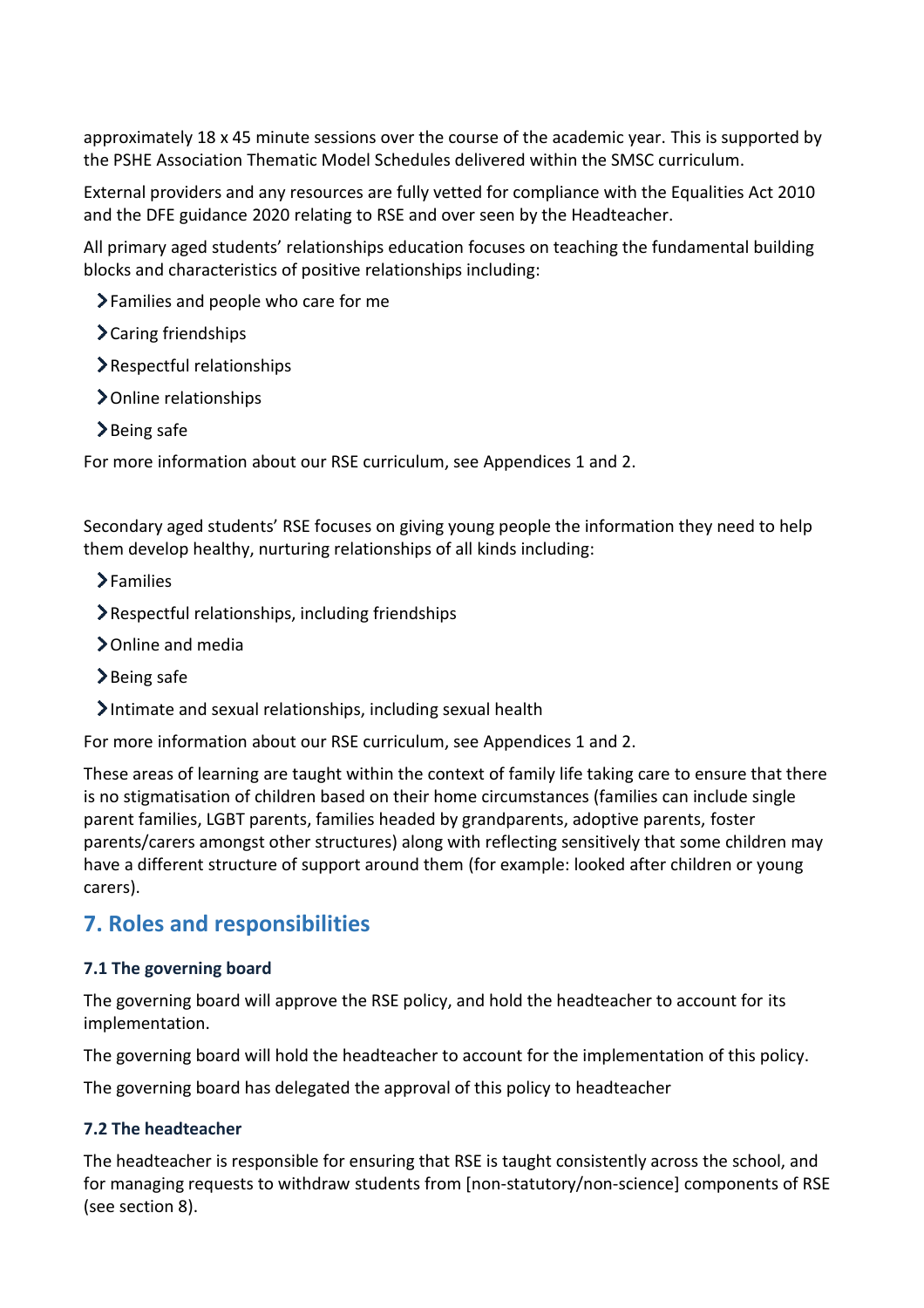#### **7.3 Staff**

Staff are responsible for:

- Delivering RSE in a sensitive way
- Modelling positive attitudes to RSE
- Monitoring progress
- Responding to the needs of individual students
- Responding appropriately to students whose parents wish them to be withdrawn from the [nonstatutory/non-science] components of RSE

Staff do not have the right to opt out of teaching RSE. Staff who have concerns about teaching RSE are encouraged to discuss this with the Headteacher.

RSE teaching is supported by membership to the PSHE Association.

#### **7.4 Students**

Students are expected to engage fully in RSE and, when discussing issues related to RSE, treat others with respect and sensitivity.

## <span id="page-5-0"></span>**8. Parents' right to withdraw**

Parents' do not have the right to withdraw their children from relationships education.

Parents' have the right to withdraw their children from the non-statutory/non-science components of sex education within RSE up to and until 3 terms before the child turns 16. After this point, if the child wishes to receive sex education rather than being withdrawn, the school will arrange this.

Requests for withdrawal should be put in writing using the form found in Appendix 3 of this policy and addressed to the headteacher.

A copy of withdrawal requests will be placed in the student's educational record. The headteacher will discuss the request with parents and take appropriate action.

Alternative work will be given to students who are withdrawn from sex education.

## <span id="page-5-1"></span>**9. Training**

Staff are trained on the delivery of RSE as part of their induction and it is included in our continuing professional development calendar.

The headteacher will also invite visitors from outside the school, such as school nurses or sexual health professionals, to support and training to staff teaching RSE.

Further training has been delivered by the SMSC lead in conjunction with the Senior Leadership team using the DFE resources.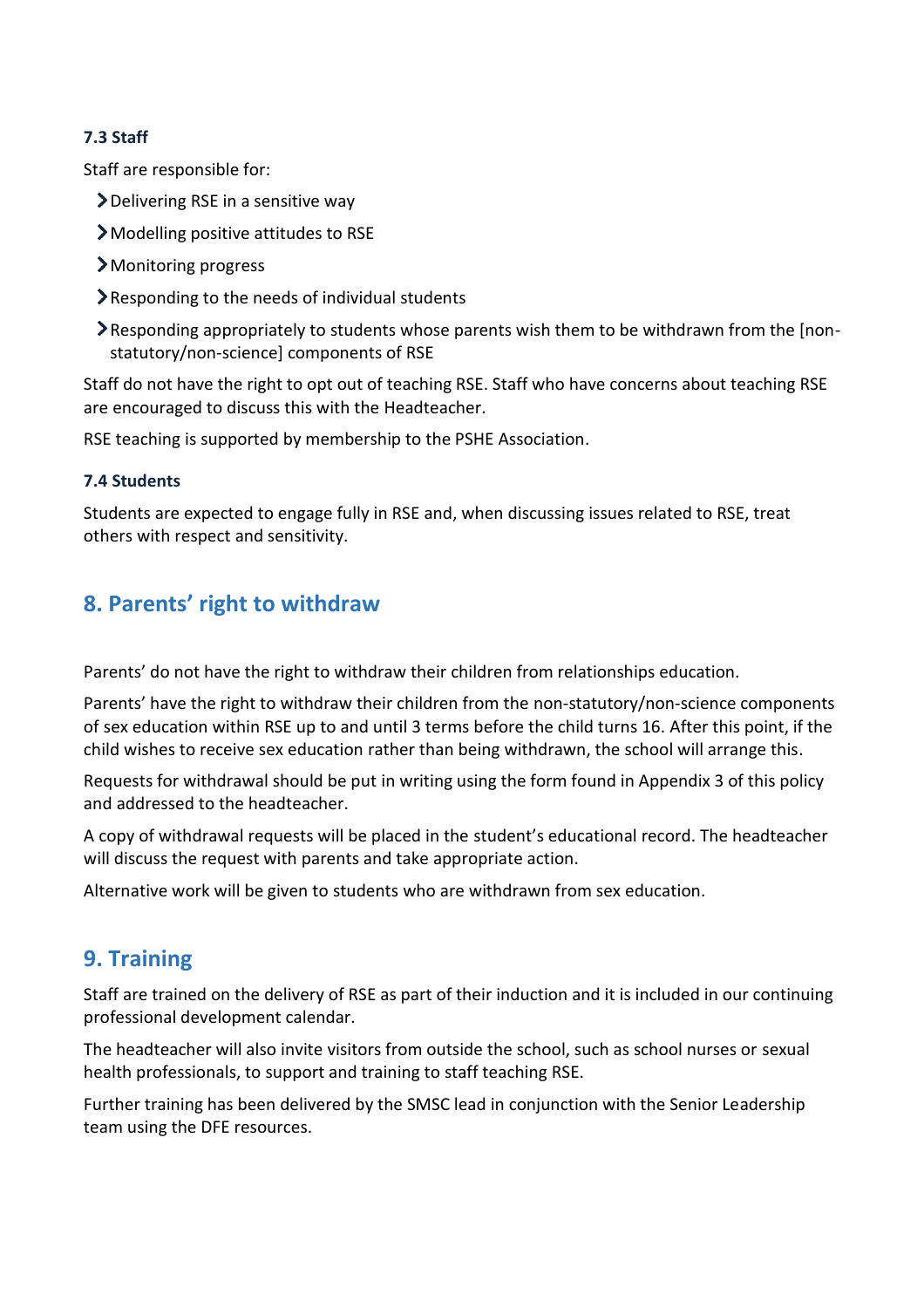## <span id="page-6-0"></span>**10. Monitoring arrangements**

The delivery of RSE is monitored by the Senior Leadership Team through the yearly monitoring cycle processes including lesson observations, pupil progress meetings and climate and learning walks.

Students' development in RSE is monitored by class teachers as part of our internal assessment systems and recorded on Solar within both the science and SMSC strands.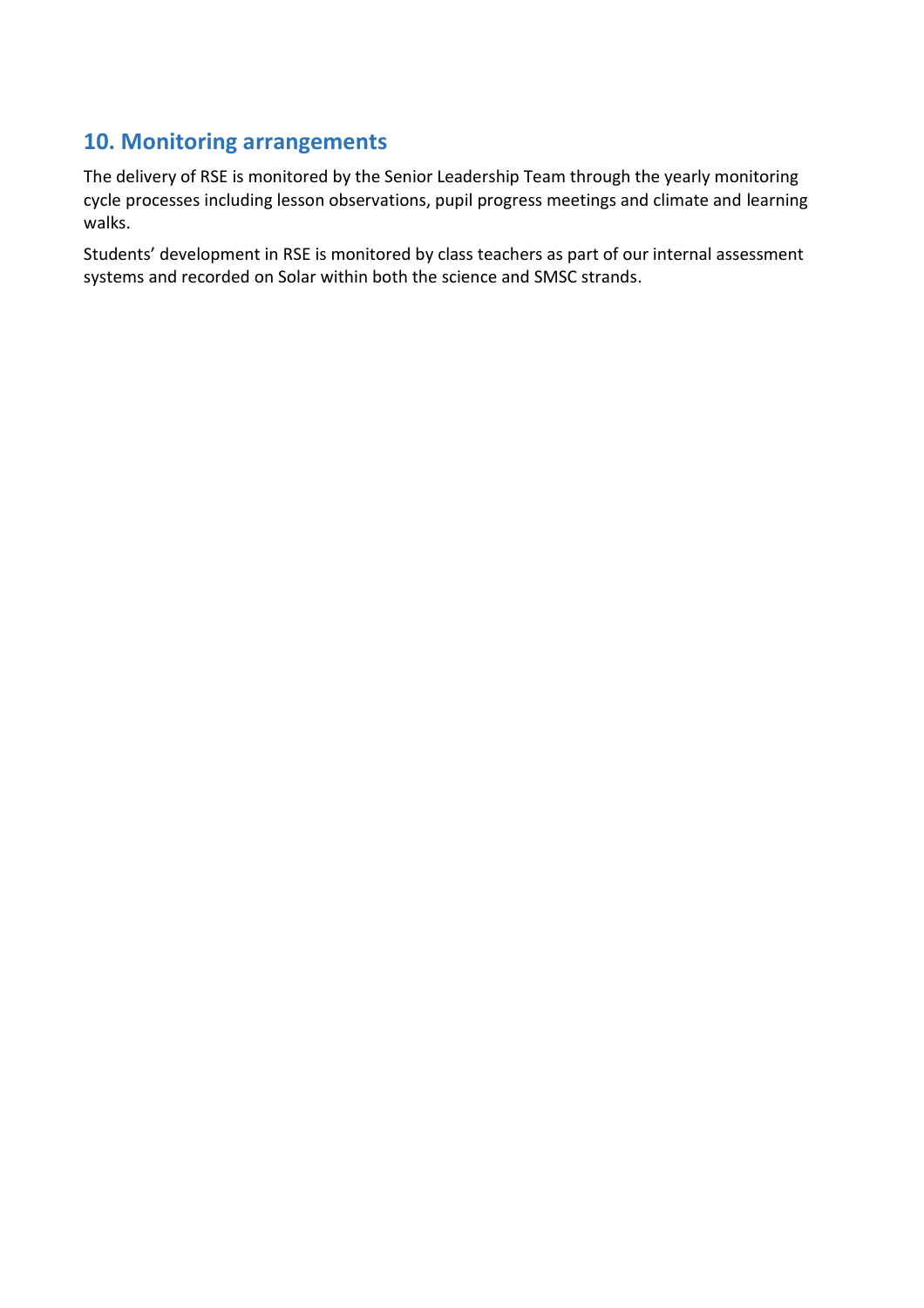**Appendix 1: By the end of primary school students should know**

<span id="page-7-0"></span>

| <b>TOPIC</b>                                | <b>STUDENTS SHOULD KNOW</b>                                                                                                                                                                                                                                                                                                                                                                                                                                                                      |
|---------------------------------------------|--------------------------------------------------------------------------------------------------------------------------------------------------------------------------------------------------------------------------------------------------------------------------------------------------------------------------------------------------------------------------------------------------------------------------------------------------------------------------------------------------|
| Families and<br>people who<br>care about me | That families are important for children growing up because they can give love, security and stability<br>$\bullet$<br>The characteristics of healthy family life, commitment to each other, including in times of difficulty, protection and care<br>for children and other family members, the importance of spending time together and sharing each other's lives<br>That others' families, either in school or in the wider world, sometimes look different from their family, but that they |
|                                             | should respect those differences and know that other children's families are also characterised by love and care<br>That stable, caring relationships, which may be of different types, are at the heart of happy families, and are important<br>$\bullet$<br>for children's security as they grow up                                                                                                                                                                                            |
|                                             | That marriage represents a formal and legally recognised commitment of two people to each other which is intended to<br>be lifelong                                                                                                                                                                                                                                                                                                                                                              |
|                                             | How to recognise if family relationships are making them feel unhappy or unsafe, and how to seek help or advice from<br>others if needed                                                                                                                                                                                                                                                                                                                                                         |
| Caring                                      | How important friendships are in making us feel happy and secure, and how people choose and make friends<br>٠                                                                                                                                                                                                                                                                                                                                                                                    |
| friendships                                 | The characteristics of friendships, including mutual respect, truthfulness, trustworthiness, loyalty, kindness, generosity,<br>trust, sharing interests and experiences and support with problems and difficulties                                                                                                                                                                                                                                                                               |
|                                             | That healthy friendships are positive and welcoming towards others, and do not make others feel lonely or excluded<br>٠                                                                                                                                                                                                                                                                                                                                                                          |
|                                             | That most friendships have ups and downs, and that these can often be worked through so that the friendship is<br>repaired or even strengthened, and that resorting to violence is never right                                                                                                                                                                                                                                                                                                   |
|                                             | How to recognise who to trust and who not to trust, how to judge when a friendship is making them feel unhappy or<br>uncomfortable, managing conflict, how to manage these situations and how to seek help or advice from others, if needed                                                                                                                                                                                                                                                      |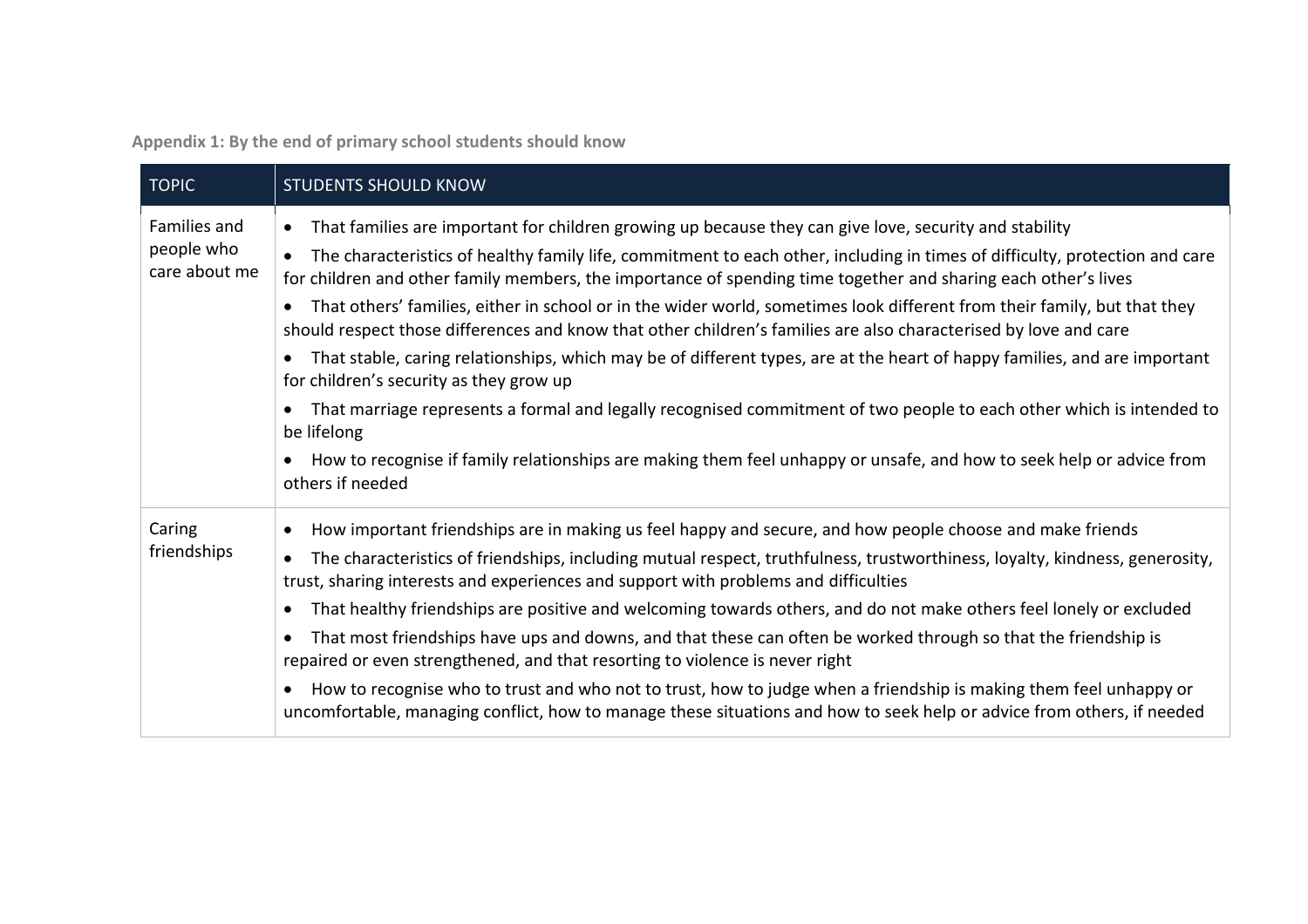| <b>TOPIC</b>                | <b>STUDENTS SHOULD KNOW</b>                                                                                                                                                                                                 |  |  |
|-----------------------------|-----------------------------------------------------------------------------------------------------------------------------------------------------------------------------------------------------------------------------|--|--|
| Respectful<br>relationships | The importance of respecting others, even when they are very different from them (for example, physically, in<br>character, personality or backgrounds), or make different choices or have different preferences or beliefs |  |  |
|                             | Practical steps they can take in a range of different contexts to improve or support respectful relationships                                                                                                               |  |  |
|                             | The conventions of courtesy and manners<br>$\bullet$                                                                                                                                                                        |  |  |
|                             | The importance of self-respect and how this links to their own happiness<br>$\bullet$                                                                                                                                       |  |  |
|                             | That in school and in wider society they can expect to be treated with respect by others, and that in turn they should<br>show due respect to others, including those in positions of authority                             |  |  |
|                             | About different types of bullying (including cyberbullying), the impact of bullying, responsibilities of bystanders<br>(primarily reporting bullying to an adult) and how to get help                                       |  |  |
|                             | What a stereotype is, and how stereotypes can be unfair, negative or destructive<br>$\bullet$                                                                                                                               |  |  |
|                             | The importance of permission-seeking and giving in relationships with friends, peers and adults                                                                                                                             |  |  |
| Online                      | That people sometimes behave differently online, including by pretending to be someone they are not                                                                                                                         |  |  |
| relationships               | That the same principles apply to online relationships as to face-to face relationships, including the importance of<br>respect for others online including when we are anonymous                                           |  |  |
|                             | The rules and principles for keeping safe online, how to recognise risks, harmful content and contact, and how to report<br>$\bullet$<br>them                                                                               |  |  |
|                             | How to critically consider their online friendships and sources of information including awareness of the risks associated<br>with people they have never met                                                               |  |  |
|                             | How information and data is shared and used online                                                                                                                                                                          |  |  |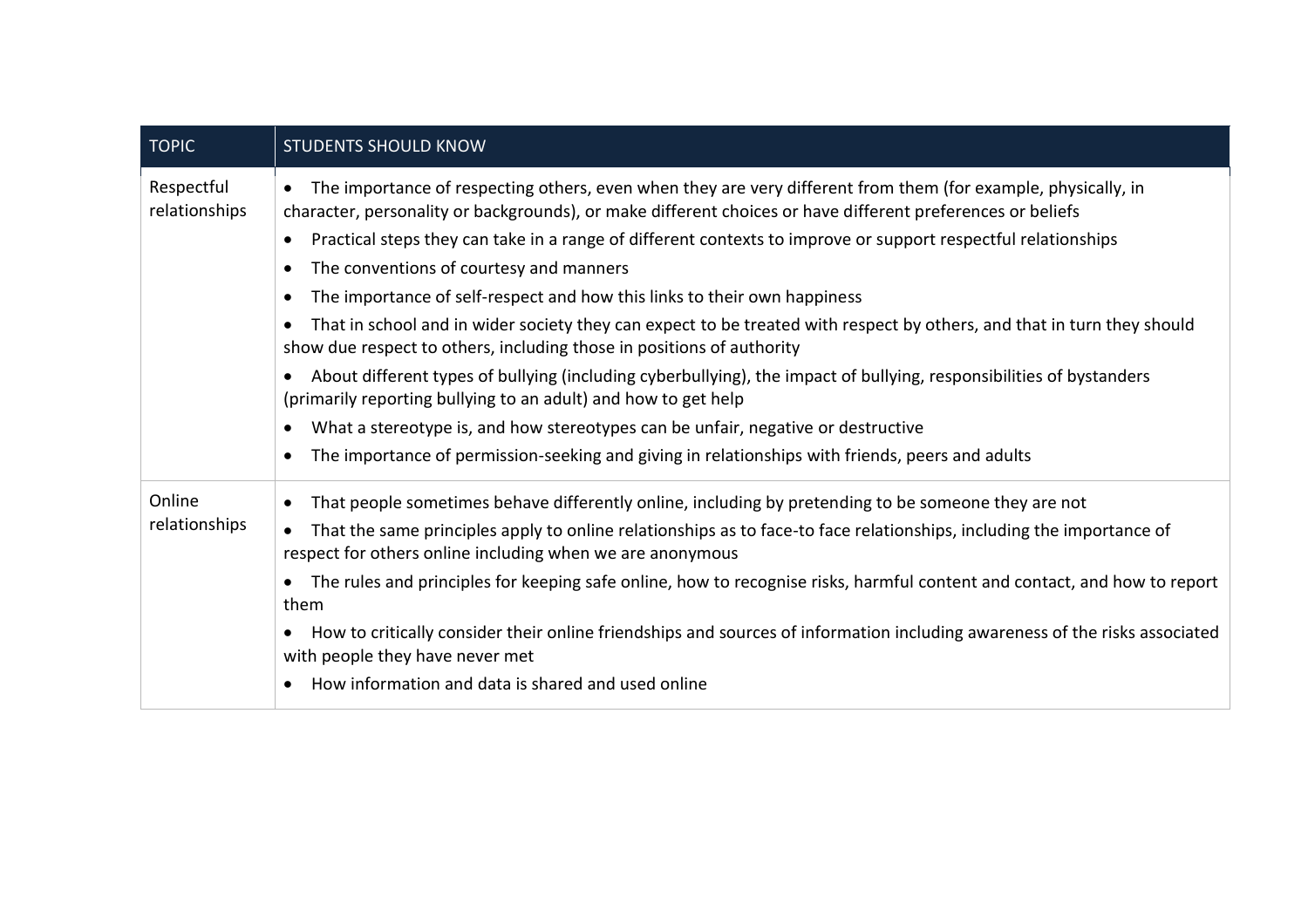| <b>TOPIC</b> | <b>STUDENTS SHOULD KNOW</b>                                                                                                                                                 |  |  |  |
|--------------|-----------------------------------------------------------------------------------------------------------------------------------------------------------------------------|--|--|--|
| Being safe   | What sorts of boundaries are appropriate in friendships with peers and others (including in a digital context)                                                              |  |  |  |
|              | About the concept of privacy and the implications of it for both children and adults; including that it is not always right<br>to keep secrets if they relate to being safe |  |  |  |
|              | That each person's body belongs to them, and the differences between appropriate and inappropriate or unsafe<br>physical, and other, contact                                |  |  |  |
|              | How to respond safely and appropriately to adults they may encounter (in all contexts, including online) whom they do<br>not know                                           |  |  |  |
|              | How to recognise and report feelings of being unsafe or feeling bad about any adult                                                                                         |  |  |  |
|              | How to ask for advice or help for themselves or others, and to keep trying until they are heard                                                                             |  |  |  |
|              | How to report concerns or abuse, and the vocabulary and confidence needed to do so                                                                                          |  |  |  |
|              | Where to get advice e.g. family, school and/or other sources                                                                                                                |  |  |  |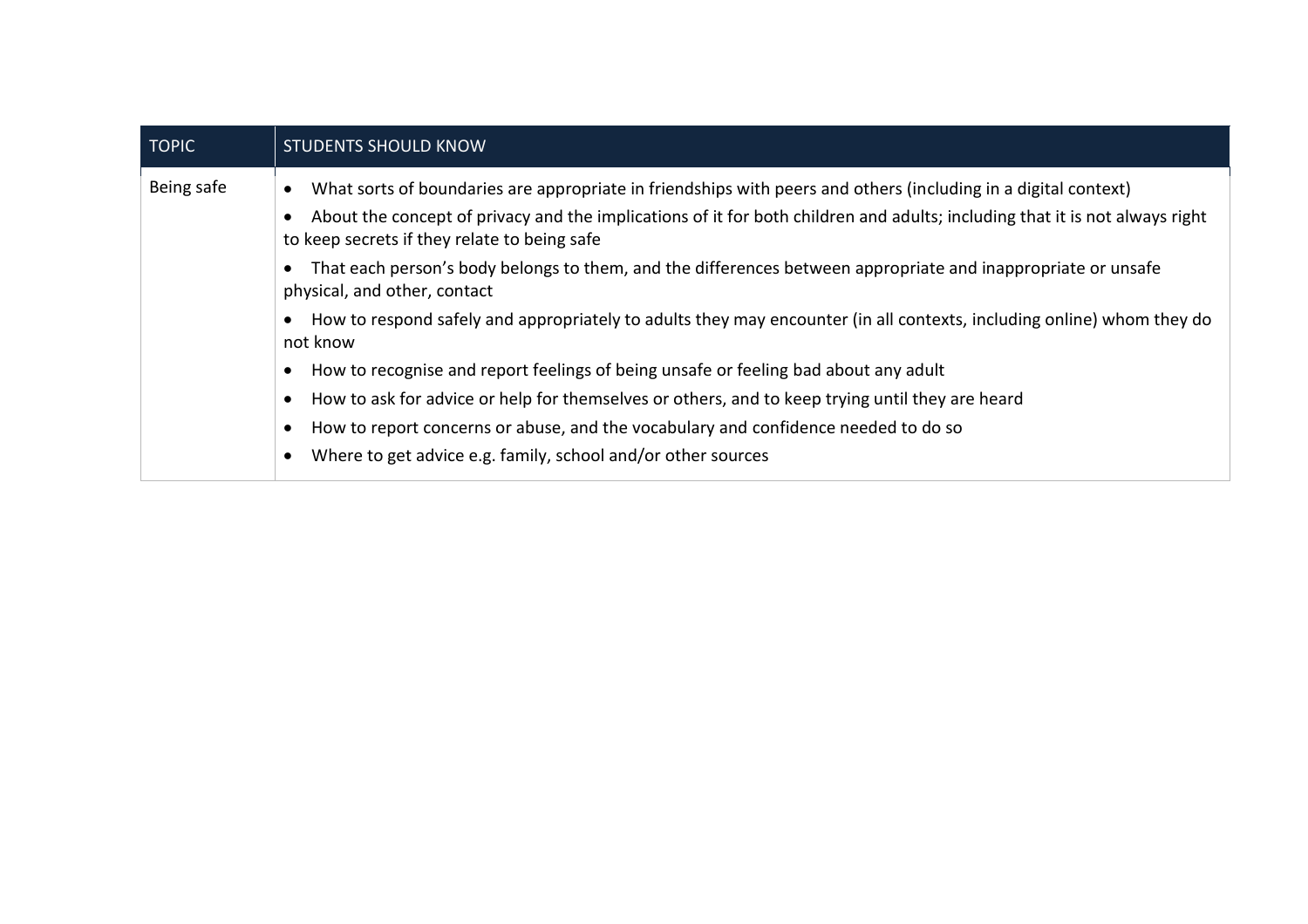**Appendix 2: By the end of secondary school students should know**

<span id="page-10-0"></span>

| <b>TOPIC</b>    | <b>STUDENTS SHOULD KNOW</b>                                                                                                                                                                                                                                                                                                                                                                                                                                                                                                                                                                                                                                                                                                                                                                                                                                                                                                                                                                                                                                                 |  |  |
|-----------------|-----------------------------------------------------------------------------------------------------------------------------------------------------------------------------------------------------------------------------------------------------------------------------------------------------------------------------------------------------------------------------------------------------------------------------------------------------------------------------------------------------------------------------------------------------------------------------------------------------------------------------------------------------------------------------------------------------------------------------------------------------------------------------------------------------------------------------------------------------------------------------------------------------------------------------------------------------------------------------------------------------------------------------------------------------------------------------|--|--|
| <b>Families</b> | That there are different types of committed, stable relationships<br>How these relationships might contribute to human happiness and their importance for bringing up children<br>What marriage is, including their legal status e.g. that marriage carries legal rights and protections not available to<br>couples who are cohabiting or who have married, for example, in an unregistered religious ceremony<br>Why marriage is an important relationship choice for many couples and why it must be freely entered into<br>The characteristics and legal status of other types of long-term relationships<br>The roles and responsibilities of parents with respect to raising of children, including the characteristics of successful<br>parenting<br>How to: determine whether other children, adults or sources of information are trustworthy: judge when a family,<br>friend, intimate or other relationship is unsafe (and to recognise this in others' relationships); and, how to seek help or<br>advice, including reporting concerns about others, if needed |  |  |
|                 |                                                                                                                                                                                                                                                                                                                                                                                                                                                                                                                                                                                                                                                                                                                                                                                                                                                                                                                                                                                                                                                                             |  |  |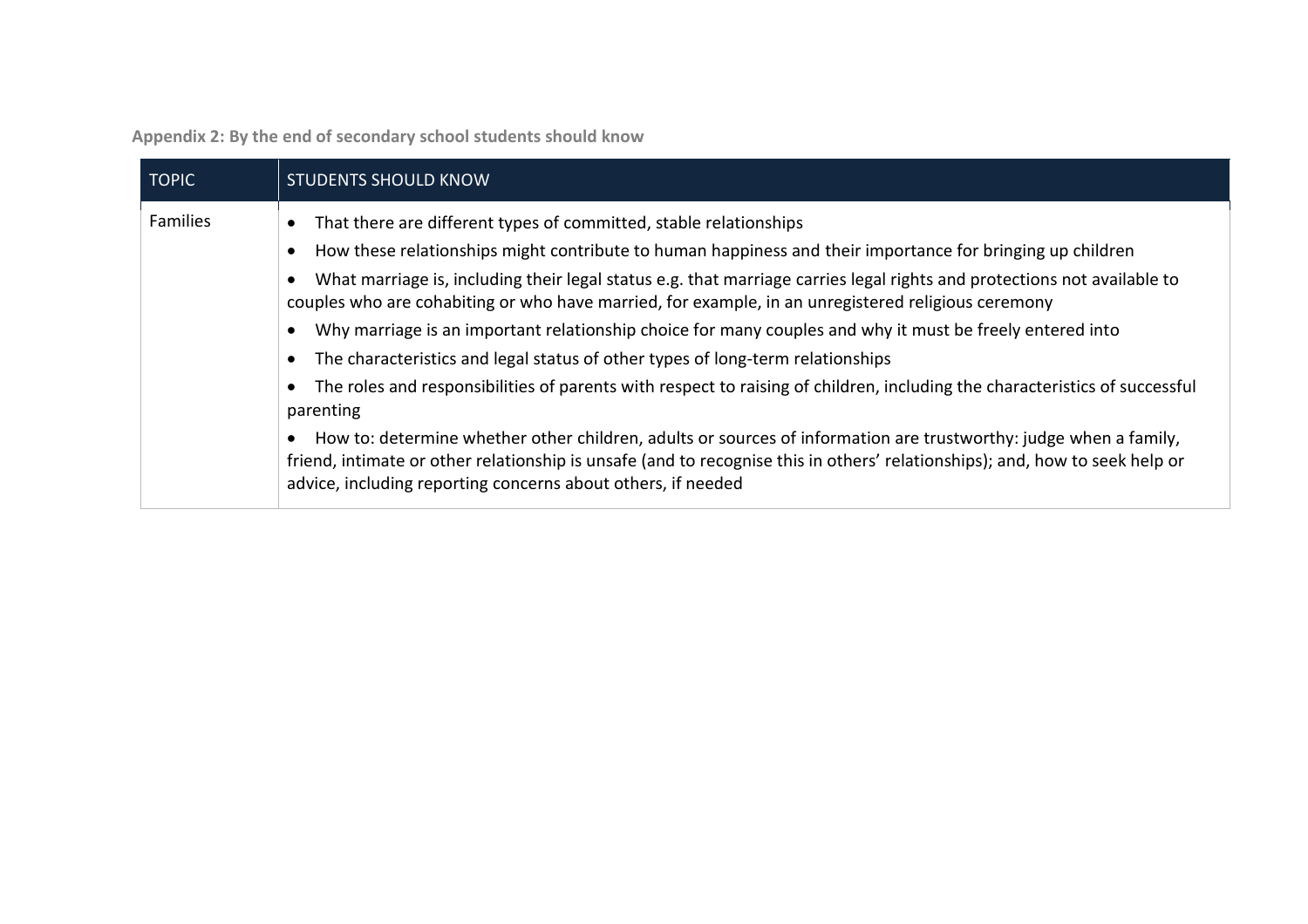| <b>TOPIC</b>                                             | <b>STUDENTS SHOULD KNOW</b>                                                                                                                                                                                                                                                                                                  |  |  |
|----------------------------------------------------------|------------------------------------------------------------------------------------------------------------------------------------------------------------------------------------------------------------------------------------------------------------------------------------------------------------------------------|--|--|
| Respectful<br>relationships,<br>including<br>friendships | The characteristics of positive and healthy friendships (in all contexts, including online) including: trust, respect,<br>honesty, kindness, generosity, boundaries, privacy, consent and the management of conflict, reconciliation and ending<br>relationships. This includes different (non-sexual) types of relationship |  |  |
|                                                          | Practical steps they can take in a range of different contexts to improve or support respectful relationships<br>$\bullet$                                                                                                                                                                                                   |  |  |
|                                                          | How stereotypes, in particular stereotypes based on sex, gender, race, religion, sexual orientation or disability, can<br>cause damage (e.g. how they might normalise non-consensual behaviour or encourage prejudice)                                                                                                       |  |  |
|                                                          | That in school and in wider society they can expect to be treated with respect by others, and that in turn they should<br>show due respect to others, including people in positions of authority and due tolerance of other people's beliefs                                                                                 |  |  |
|                                                          | About different types of bullying (including cyberbullying), the impact of bullying, responsibilities of bystanders to<br>report bullying and how and where to get help                                                                                                                                                      |  |  |
|                                                          | That some types of behaviour within relationships are criminal, including violent behaviour and coercive control                                                                                                                                                                                                             |  |  |
|                                                          | What constitutes sexual harassment and sexual violence and why these are always unacceptable<br>$\bullet$                                                                                                                                                                                                                    |  |  |
|                                                          | The legal rights and responsibilities regarding equality (particularly with reference to the protected characteristics as<br>defined in the Equality Act 2010) and that everyone is unique and equal                                                                                                                         |  |  |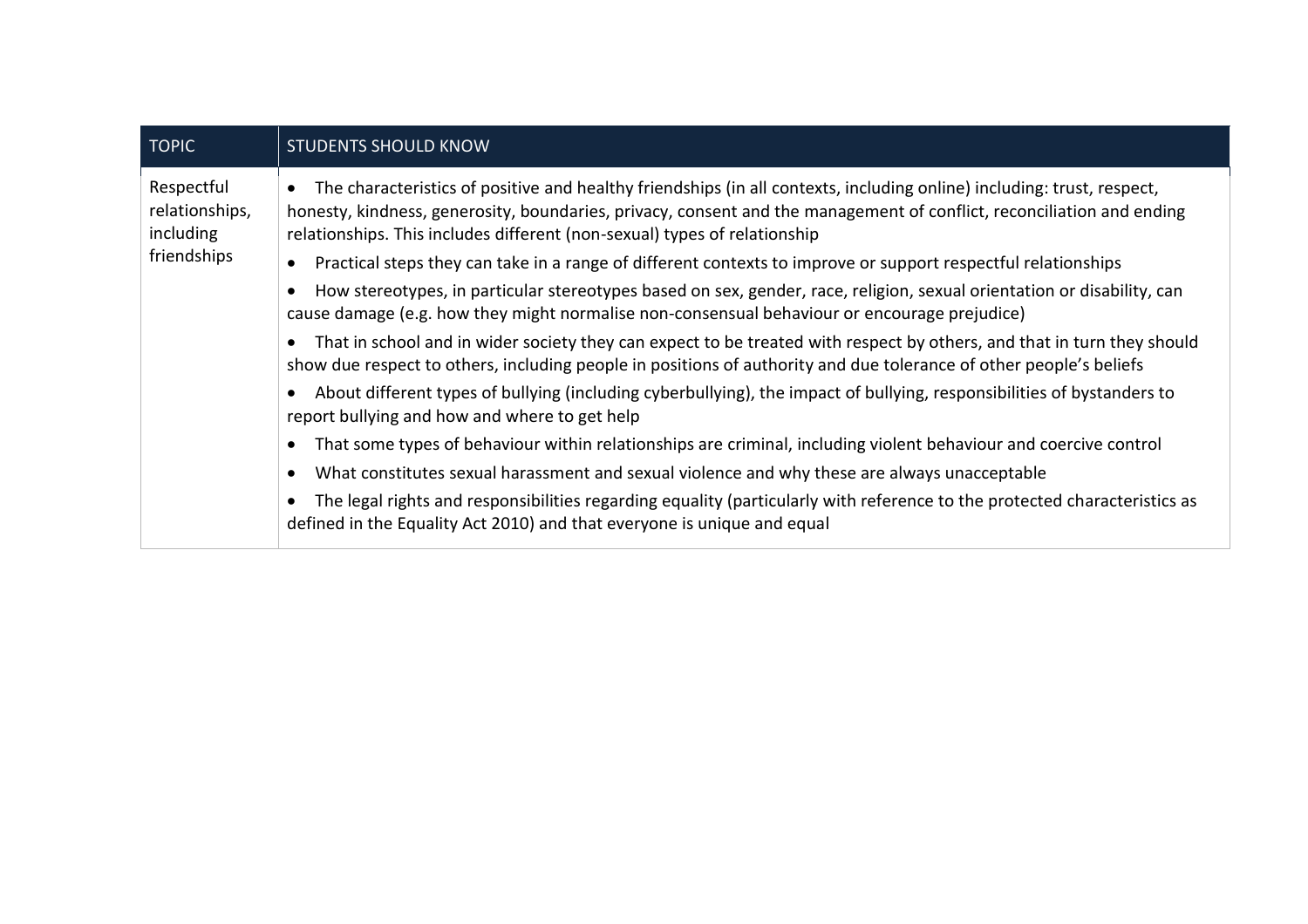| <b>TOPIC</b>        | <b>STUDENTS SHOULD KNOW</b>                                                                                                                                                                                                                                           |  |  |
|---------------------|-----------------------------------------------------------------------------------------------------------------------------------------------------------------------------------------------------------------------------------------------------------------------|--|--|
| Online and<br>media | Their rights, responsibilities and opportunities online, including that the same expectations of behaviour apply in all<br>$\bullet$<br>contexts, including online                                                                                                    |  |  |
|                     | About online risks, including that any material someone provides to another has the potential to be shared online and<br>$\bullet$<br>the difficulty of removing potentially compromising material placed online                                                      |  |  |
|                     | Not to provide material to others that they would not want shared further and not to share personal material which is<br>sent to them                                                                                                                                 |  |  |
|                     | What to do and where to get support to report material or manage issues online<br>$\bullet$                                                                                                                                                                           |  |  |
|                     | The impact of viewing harmful content<br>$\bullet$                                                                                                                                                                                                                    |  |  |
|                     | That specifically sexually explicit material e.g. pornography presents a distorted picture of sexual behaviours, can<br>damage the way people see themselves in relation to others and negatively affect how they behave towards sexual<br>partners                   |  |  |
|                     | That sharing and viewing indecent images of children (including those created by children) is a criminal offence which<br>carries severe penalties including jail                                                                                                     |  |  |
|                     | How information and data is generated, collected, shared and used online<br>$\bullet$                                                                                                                                                                                 |  |  |
| Being safe          | The concepts of, and laws relating to, sexual consent, sexual exploitation, abuse, grooming, coercion, harassment, rape,<br>$\bullet$<br>domestic abuse, forced marriage, honour-based violence and FGM, and how these can affect current and future<br>relationships |  |  |
|                     | How people can actively communicate and recognise consent from others, including sexual consent, and how and<br>when consent can be withdrawn (in all contexts, including online)                                                                                     |  |  |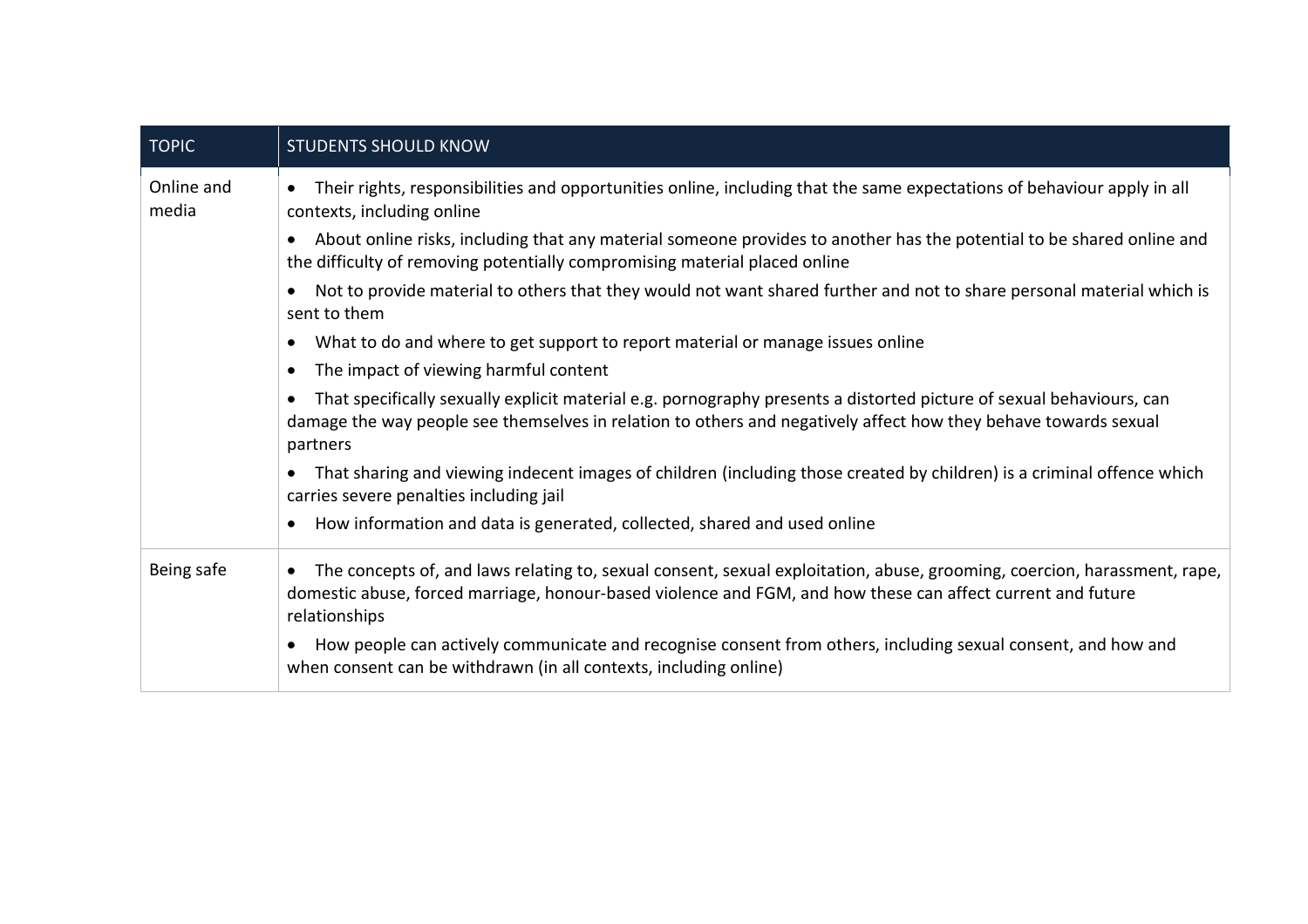| <b>TOPIC</b>                                                           | <b>STUDENTS SHOULD KNOW</b>                                                                                                                                                                                                                                                                                                                                              |  |  |  |
|------------------------------------------------------------------------|--------------------------------------------------------------------------------------------------------------------------------------------------------------------------------------------------------------------------------------------------------------------------------------------------------------------------------------------------------------------------|--|--|--|
| Intimate and<br>sexual<br>relationships,<br>including sexual<br>health | How to recognise the characteristics and positive aspects of healthy one-to-one intimate relationships, which include<br>$\bullet$<br>mutual respect, consent, loyalty, trust, shared interests and outlook, sex and friendship<br>That all aspects of health can be affected by choices they make in sex and relationships, positively or negatively, e.g.<br>$\bullet$ |  |  |  |
|                                                                        | physical, emotional, mental, sexual and reproductive health and wellbeing                                                                                                                                                                                                                                                                                                |  |  |  |
|                                                                        | The facts about reproductive health, including fertility and the potential impact of lifestyle on fertility for men and<br>$\bullet$<br>women                                                                                                                                                                                                                            |  |  |  |
|                                                                        | That there are a range of strategies for identifying and managing sexual pressure, including understanding peer<br>$\bullet$<br>pressure, resisting pressure and not pressurising others                                                                                                                                                                                 |  |  |  |
|                                                                        | That they have a choice to delay sex or to enjoy intimacy without sex<br>$\bullet$                                                                                                                                                                                                                                                                                       |  |  |  |
|                                                                        | The facts about the full range of contraceptive choices, efficacy and options available<br>$\bullet$                                                                                                                                                                                                                                                                     |  |  |  |
|                                                                        | The facts around pregnancy including miscarriage<br>$\bullet$                                                                                                                                                                                                                                                                                                            |  |  |  |
|                                                                        | That there are choices in relation to pregnancy (with medically and legally accurate, impartial information on all<br>$\bullet$<br>options, including keeping the baby, adoption, abortion and where to get further help)                                                                                                                                                |  |  |  |
|                                                                        | How the different sexually transmitted infections (STIs), including HIV/AIDs, are transmitted, how risk can be reduced<br>$\bullet$<br>through safer sex (including through condom use) and the importance of and facts about testing                                                                                                                                    |  |  |  |
|                                                                        | About the prevalence of some STIs, the impact they can have on those who contract them and key facts about<br>$\bullet$<br>treatment                                                                                                                                                                                                                                     |  |  |  |
|                                                                        | How the use of alcohol and drugs can lead to risky sexual behaviour<br>$\bullet$                                                                                                                                                                                                                                                                                         |  |  |  |
|                                                                        | How to get further advice, including how and where to access confidential sexual and reproductive health advice and<br>$\bullet$<br>treatment                                                                                                                                                                                                                            |  |  |  |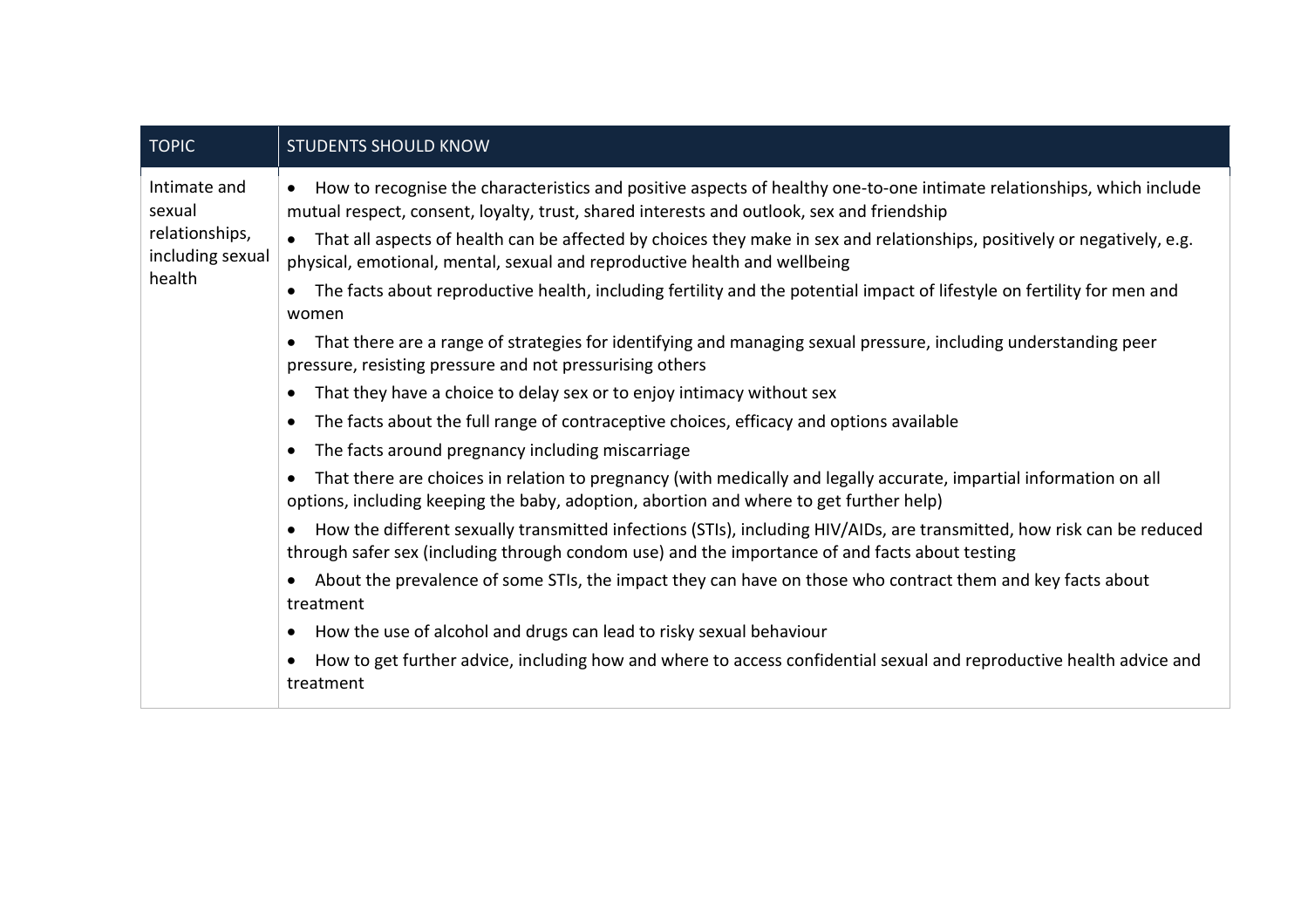#### <span id="page-14-0"></span>**Appendix 3: Parent form: withdrawal from sex education within RSE**

| TO BE COMPLETED BY PARENTS |                                                             |       |                                                                                  |
|----------------------------|-------------------------------------------------------------|-------|----------------------------------------------------------------------------------|
| Name of child              |                                                             | Class |                                                                                  |
| Name of<br>parent          |                                                             | Date  |                                                                                  |
|                            |                                                             |       | Reason for withdrawing from sex education within relationships and sex education |
|                            |                                                             |       |                                                                                  |
|                            | Any other information you would like the school to consider |       |                                                                                  |
|                            |                                                             |       |                                                                                  |
| Parent<br>signature        |                                                             |       |                                                                                  |